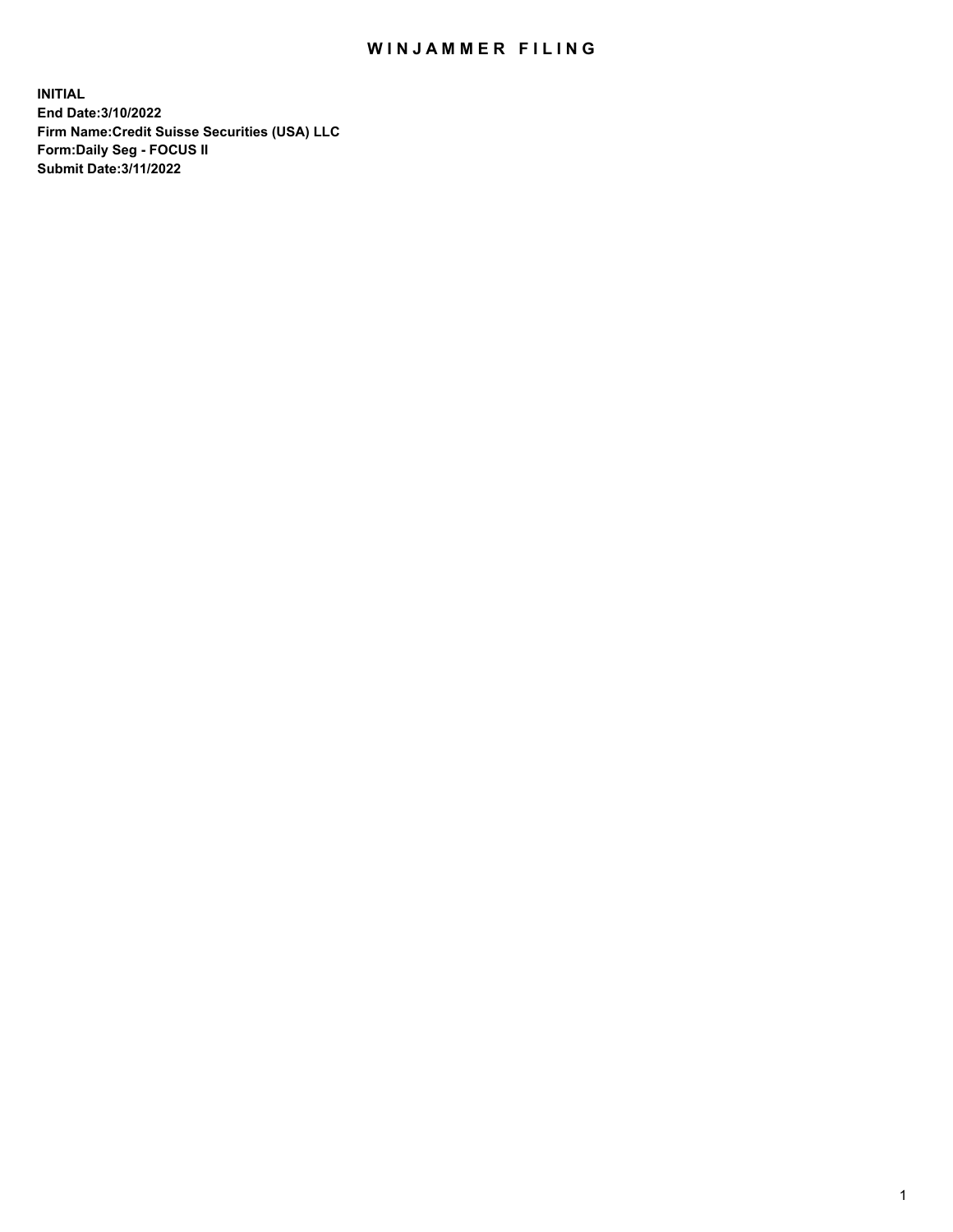**INITIAL End Date:3/10/2022** 

#### **Firm Name:Credit Suisse Securities (USA) LLC Form:Daily Seg - FOCUS II Submit Date:3/11/2022**

#### **Daily Segregation - Cover Page**

| Name of Company                                                                                                                                                                                                                                                                                                                | <b>Credit Suisse Securities (USA)</b><br><b>LLC</b>              |
|--------------------------------------------------------------------------------------------------------------------------------------------------------------------------------------------------------------------------------------------------------------------------------------------------------------------------------|------------------------------------------------------------------|
| <b>Contact Name</b>                                                                                                                                                                                                                                                                                                            | <b>Alexander Baptiste</b>                                        |
| <b>Contact Phone Number</b>                                                                                                                                                                                                                                                                                                    | 919-994-6223                                                     |
| <b>Contact Email Address</b>                                                                                                                                                                                                                                                                                                   | alexander.baptiste@credit-suiss<br>e.com                         |
| FCM's Customer Segregated Funds Residual Interest Target (choose one):<br>a. Minimum dollar amount: ; or<br>b. Minimum percentage of customer segregated funds required:% ; or<br>c. Dollar amount range between: and; or<br>d. Percentage range of customer segregated funds required between:% and%.                         | $\frac{0}{5}$<br>0 <sub>0</sub><br>0 <sub>0</sub>                |
| FCM's Customer Secured Amount Funds Residual Interest Target (choose one):<br>a. Minimum dollar amount: ; or<br>b. Minimum percentage of customer secured funds required:% ; or<br>c. Dollar amount range between: and; or<br>d. Percentage range of customer secured funds required between:% and%.                           | $\frac{0}{5}$<br>$\underline{0} \underline{0}$<br>0 <sub>0</sub> |
| FCM's Cleared Swaps Customer Collateral Residual Interest Target (choose one):<br>a. Minimum dollar amount: ; or<br>b. Minimum percentage of cleared swaps customer collateral required:% ; or<br>c. Dollar amount range between: and; or<br>d. Percentage range of cleared swaps customer collateral required between:% and%. | $\frac{0}{5}$<br>0 <sub>0</sub><br>0 <sub>0</sub>                |

Attach supporting documents CH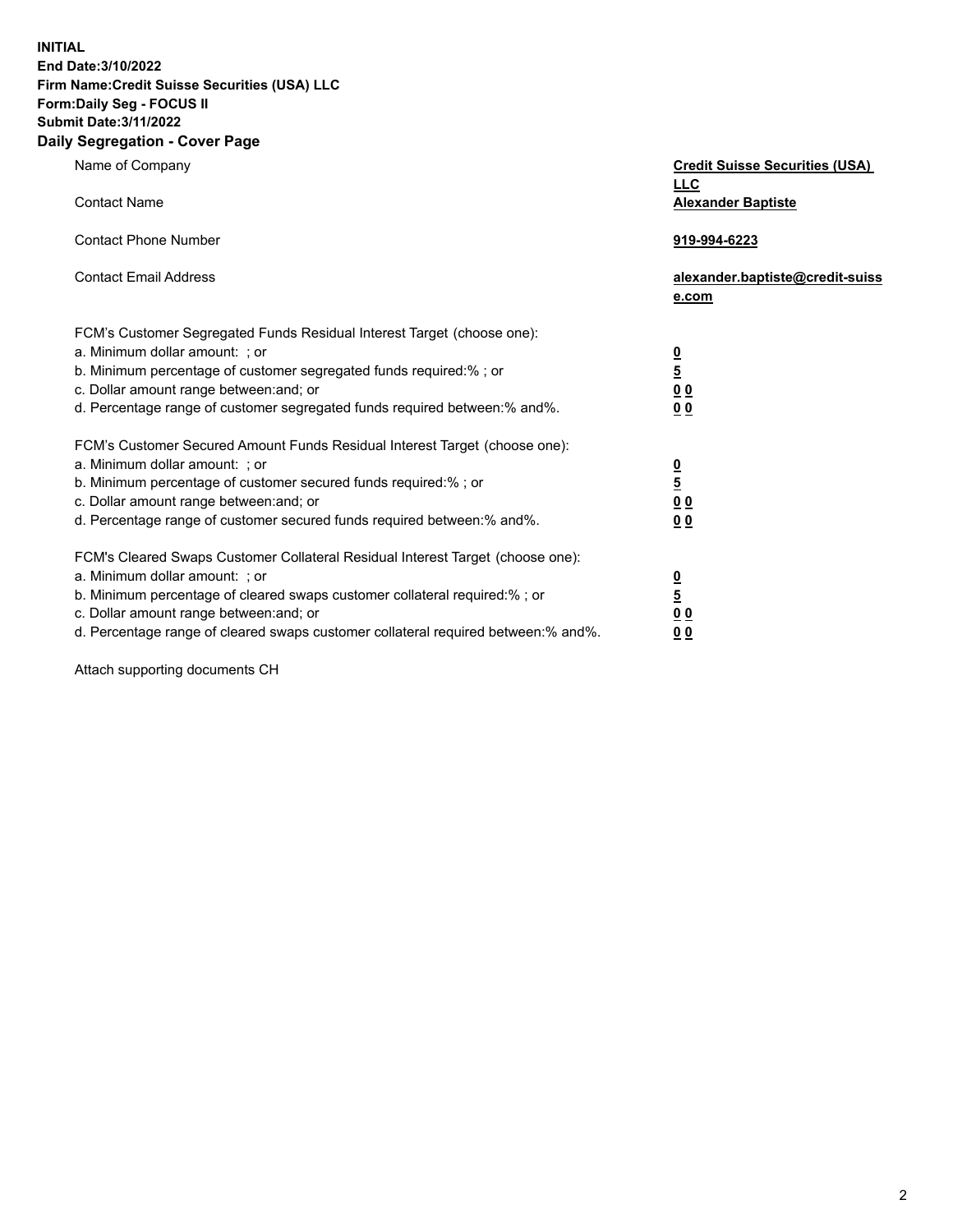### **INITIAL End Date:3/10/2022 Firm Name:Credit Suisse Securities (USA) LLC Form:Daily Seg - FOCUS II Submit Date:3/11/2022**

## **Daily Segregation - Secured Amounts**

|     | Foreign Futures and Foreign Options Secured Amounts                                         |                                 |
|-----|---------------------------------------------------------------------------------------------|---------------------------------|
|     | Amount required to be set aside pursuant to law, rule or regulation of a foreign            | $0$ [7305]                      |
|     | government or a rule of a self-regulatory organization authorized thereunder                |                                 |
| 1.  | Net ledger balance - Foreign Futures and Foreign Option Trading - All Customers             |                                 |
|     | A. Cash                                                                                     | 2,062,601,618 [7315]            |
|     | B. Securities (at market)                                                                   | 94,179,856 [7317]               |
| 2.  | Net unrealized profit (loss) in open futures contracts traded on a foreign board of trade   | <u>-533,986,393</u> [7325]      |
| 3.  | Exchange traded options                                                                     |                                 |
|     | a. Market value of open option contracts purchased on a foreign board of trade              | 11,634,157 [7335]               |
|     | b. Market value of open contracts granted (sold) on a foreign board of trade                | -1,912,341 [7337]               |
| 4.  | Net equity (deficit) (add lines 1. 2. and 3.)                                               | 1,632,516,897 [7345]            |
| 5.  | Account liquidating to a deficit and account with a debit balances - gross amount           | 476,972,018 [7351]              |
|     | Less: amount offset by customer owned securities                                            | -472,493,130 [7352] 4,478,888   |
|     |                                                                                             | [7354]                          |
| 6.  | Amount required to be set aside as the secured amount - Net Liquidating Equity              | 1,636,995,785 [7355]            |
|     | Method (add lines 4 and 5)                                                                  |                                 |
| 7.  | Greater of amount required to be set aside pursuant to foreign jurisdiction (above) or line | 1,636,995,786 [7360]            |
|     | 6.                                                                                          |                                 |
| 1.  | FUNDS DEPOSITED IN SEPARATE REGULATION 30.7 ACCOUNTS                                        |                                 |
|     | Cash in banks                                                                               |                                 |
|     | A. Banks located in the United States                                                       | 19,190,320 [7500]               |
|     | B. Other banks qualified under Regulation 30.7                                              | 633,749,840 [7520] 652,940,160  |
| 2.  | Securities                                                                                  | [7530]                          |
|     | A. In safekeeping with banks located in the United States                                   |                                 |
|     | B. In safekeeping with other banks qualified under Regulation 30.7                          | 94,179,856 [7540]               |
| 3.  | Equities with registered futures commission merchants                                       | 0 [7560] 94,179,856 [7570]      |
|     | A. Cash                                                                                     | $0$ [7580]                      |
|     | <b>B.</b> Securities                                                                        | $0$ [7590]                      |
|     | C. Unrealized gain (loss) on open futures contracts                                         | $0$ [7600]                      |
|     | D. Value of long option contracts                                                           | $0$ [7610]                      |
|     | E. Value of short option contracts                                                          | 0 [7615] 0 [7620]               |
| 4.  | Amounts held by clearing organizations of foreign boards of trade                           |                                 |
|     | A. Cash                                                                                     | $0$ [7640]                      |
|     | <b>B.</b> Securities                                                                        | $0$ [7650]                      |
|     | C. Amount due to (from) clearing organization - daily variation                             | $0$ [7660]                      |
|     | D. Value of long option contracts                                                           | $0$ [7670]                      |
|     | E. Value of short option contracts                                                          | 0 [7675] 0 [7680]               |
| 5.  | Amounts held by members of foreign boards of trade                                          |                                 |
|     | A. Cash                                                                                     | 2,490,627,591 [7700]            |
|     | <b>B.</b> Securities                                                                        | $0$ [7710]                      |
|     | C. Unrealized gain (loss) on open futures contracts                                         | -620,678,351 [7720]             |
|     | D. Value of long option contracts                                                           | 11,634,157 [7730]               |
|     | E. Value of short option contracts                                                          | -1,912,341 [7735] 1,879,671,056 |
|     |                                                                                             | [7740]                          |
| 6.  | Amounts with other depositories designated by a foreign board of trade                      | $0$ [7760]                      |
| 7.  | Segregated funds on hand                                                                    | $0$ [7765]                      |
| 8.  | Total funds in separate section 30.7 accounts                                               | 2,626,791,072 [7770]            |
| 9.  | Excess (deficiency) Set Aside for Secured Amount (subtract line 7 Secured Statement         | 989,795,286 [7380]              |
|     | Page 1 from Line 8)                                                                         |                                 |
| 10. | Management Target Amount for Excess funds in separate section 30.7 accounts                 | 81,849,789 [7780]               |
|     |                                                                                             |                                 |

11. Excess (deficiency) funds in separate 30.7 accounts over (under) Management Target **907,945,497** [7785]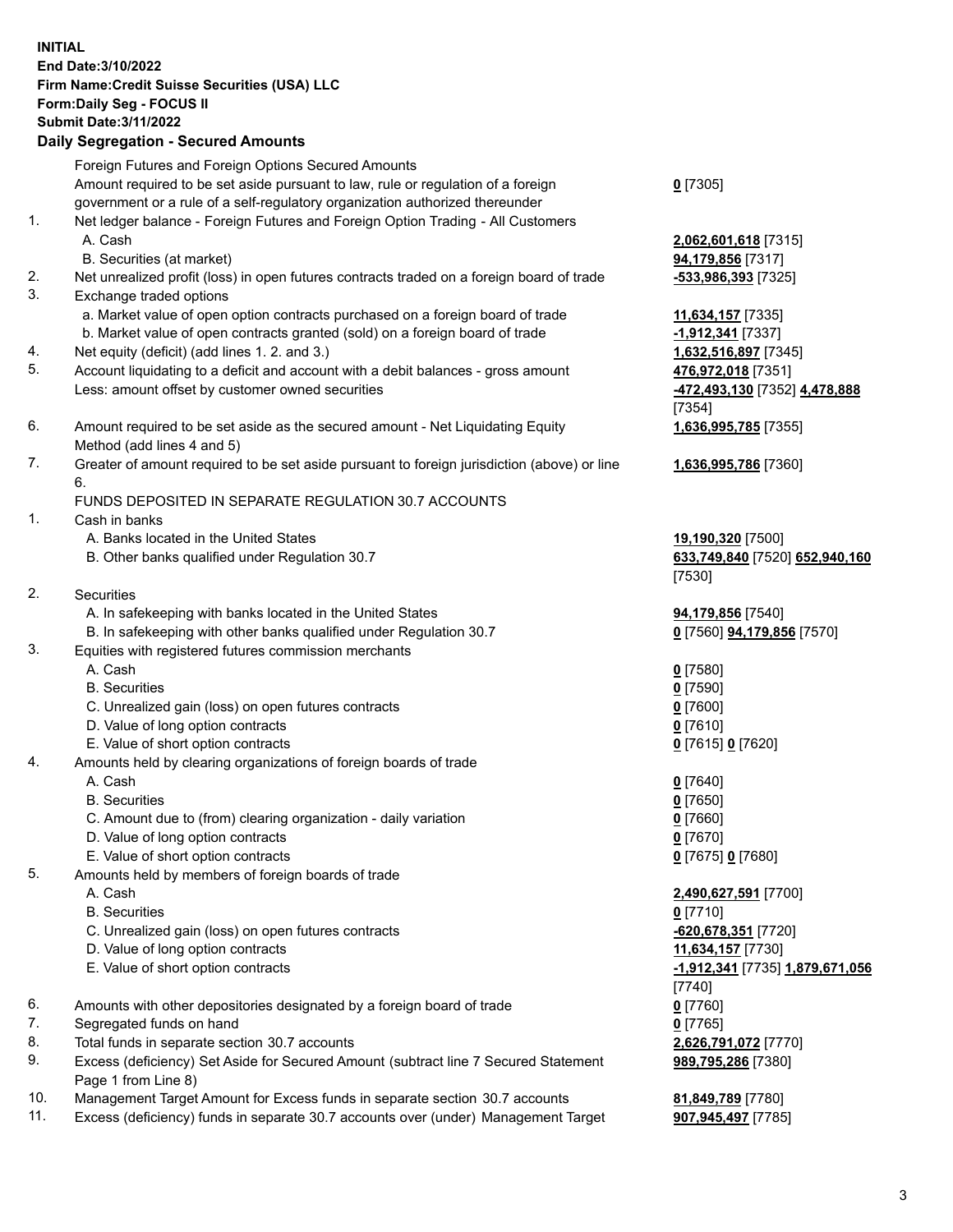**INITIAL End Date:3/10/2022 Firm Name:Credit Suisse Securities (USA) LLC Form:Daily Seg - FOCUS II Submit Date:3/11/2022 Daily Segregation - Segregation Statement** SEGREGATION REQUIREMENTS(Section 4d(2) of the CEAct) 1. Net ledger balance A. Cash **1,029,633,218** [7010] B. Securities (at market) **579,273,885** [7020] 2. Net unrealized profit (loss) in open futures contracts traded on a contract market **104,342,124** [7030] 3. Exchange traded options A. Add market value of open option contracts purchased on a contract market **121,406,435** [7032] B. Deduct market value of open option contracts granted (sold) on a contract market **-83,934,471** [7033] 4. Net equity (deficit) (add lines 1, 2 and 3) **1,750,721,191** [7040] 5. Accounts liquidating to a deficit and accounts with debit balances - gross amount **39,471,930** [7045] Less: amount offset by customer securities **-39,419,158** [7047] **52,772** [7050] 6. Amount required to be segregated (add lines 4 and 5) **1,750,773,963** [7060] FUNDS IN SEGREGATED ACCOUNTS 7. Deposited in segregated funds bank accounts A. Cash **446,157,743** [7070] B. Securities representing investments of customers' funds (at market) **0** [7080] C. Securities held for particular customers or option customers in lieu of cash (at market) **445,451,529** [7090] 8. Margins on deposit with derivatives clearing organizations of contract markets A. Cash **901,373,284** [7100] B. Securities representing investments of customers' funds (at market) **0** [7110] C. Securities held for particular customers or option customers in lieu of cash (at market) **133,822,356** [7120] 9. Net settlement from (to) derivatives clearing organizations of contract markets **-31,444,497** [7130] 10. Exchange traded options A. Value of open long option contracts **121,406,435** [7132] B. Value of open short option contracts **-83,934,471** [7133] 11. Net equities with other FCMs A. Net liquidating equity **150,759** [7140] B. Securities representing investments of customers' funds (at market) **0** [7160] C. Securities held for particular customers or option customers in lieu of cash (at market) **0** [7170] 12. Segregated funds on hand **0** [7150] 13. Total amount in segregation (add lines 7 through 12) **1,932,983,138** [7180] 14. Excess (deficiency) funds in segregation (subtract line 6 from line 13) **182,209,175** [7190] 15. Management Target Amount for Excess funds in segregation **87,538,698** [7194] 16. Excess (deficiency) funds in segregation over (under) Management Target Amount **94,670,477** [7198]

Excess